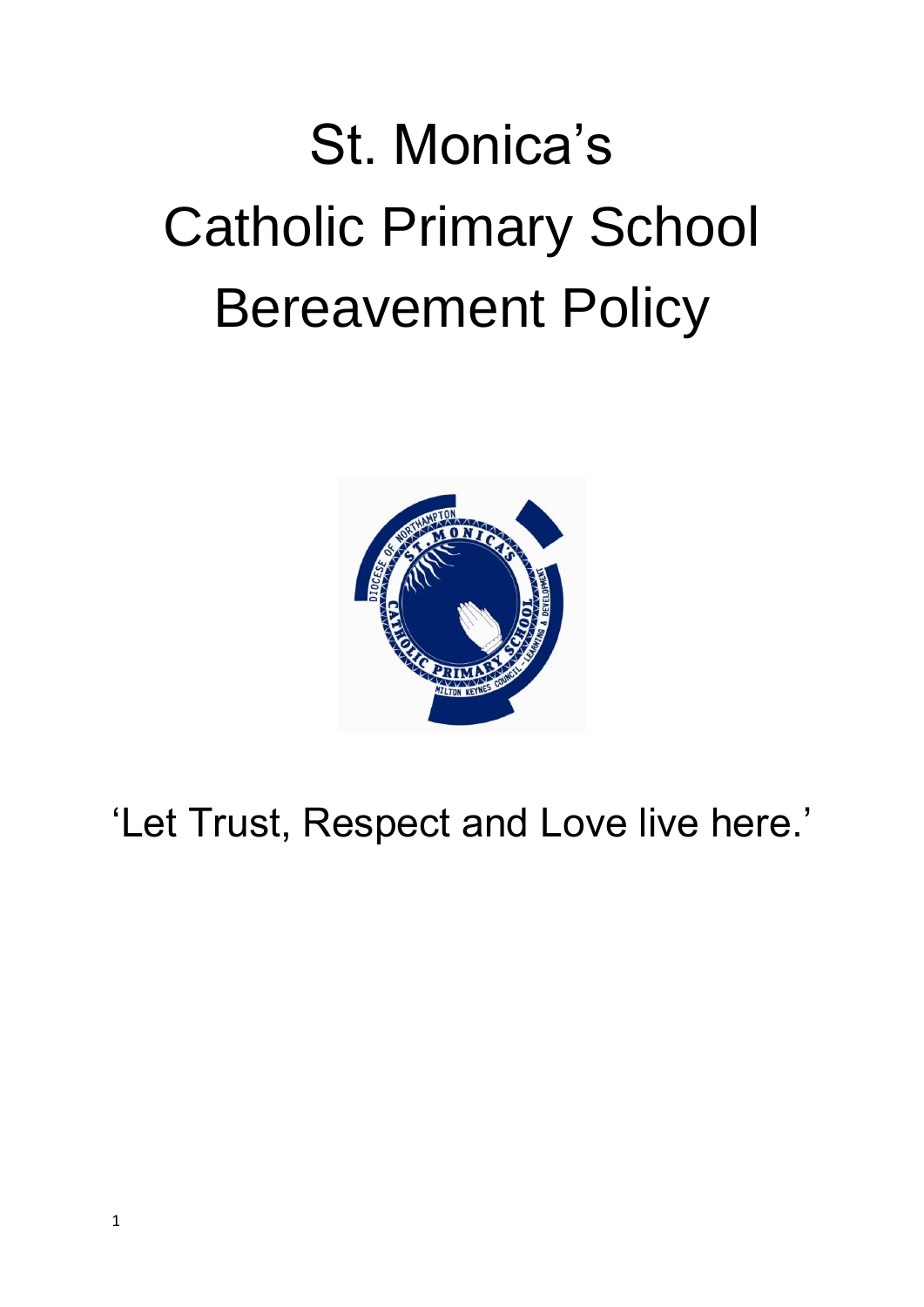# **1. Philosophy**

Every child is a unique gift from God, with his or her own unique gifts.

At St. Monica's, we strive to ensure that all children are offered the opportunity to develop to their full potential in individual, educational, moral, intellectual and spiritual needs.

Our school aims to be a living community of work and prayer.

We believe in supporting all staff, teaching and non-teaching, in meeting their individual needs and developing the staff as a team.

# **Aims**

At St Monica's we aim to meet the needs of all children and staff. When home circumstances are changed because of a death in the family and all around is 'different', our school aims to be a place that both child and family can rely on and gain some much needed support. If the death is of a child or member of staff, the whole school community will work together; with outside agencies as appropriate, to support each other.

# **Procedures**

Within school, we work in partnership with parents. When children join the school, we find out as much as possible about every child, to tailor the academic, social and emotional teaching in school to match their needs. Parents are encouraged to make teachers aware of any previous changes that might have profoundly affected their child (divorce, bereavement, moving, new babies' etc). If there has been bereavement, information on what the child was told (in terms of religious beliefs etc.) should be sought, in order that the school does not say anything that could confuse or upset the child or family.

# **Family Bereavement**

When school is informed of bereavement or loss, the following actions should be considered:

- The family should be contacted for appropriate support. (See Appendix 1 for addresses and relevant telephone help lines)
- The family should be asked how much and what the child already knows and how they have been involved.
- It should be explained to the family how the school can be involved to support the child and family.
- The importance of working together and liaison will be explained both parties assessing any changes in behaviour. (Eating and sleeping patterns may change or behaviour in school may deteriorate or the child becomes withdrawn.)
- Involve outside agencies as appropriate e.g. the school nurse, Psychological Service, (CAHMS)
- For a member of staff experiencing close family bereavement, absence will be arranged for attendance at a funeral and appropriate time off in line with the Leave of Absence Policy. Additional time may be given through sick leave as appropriate.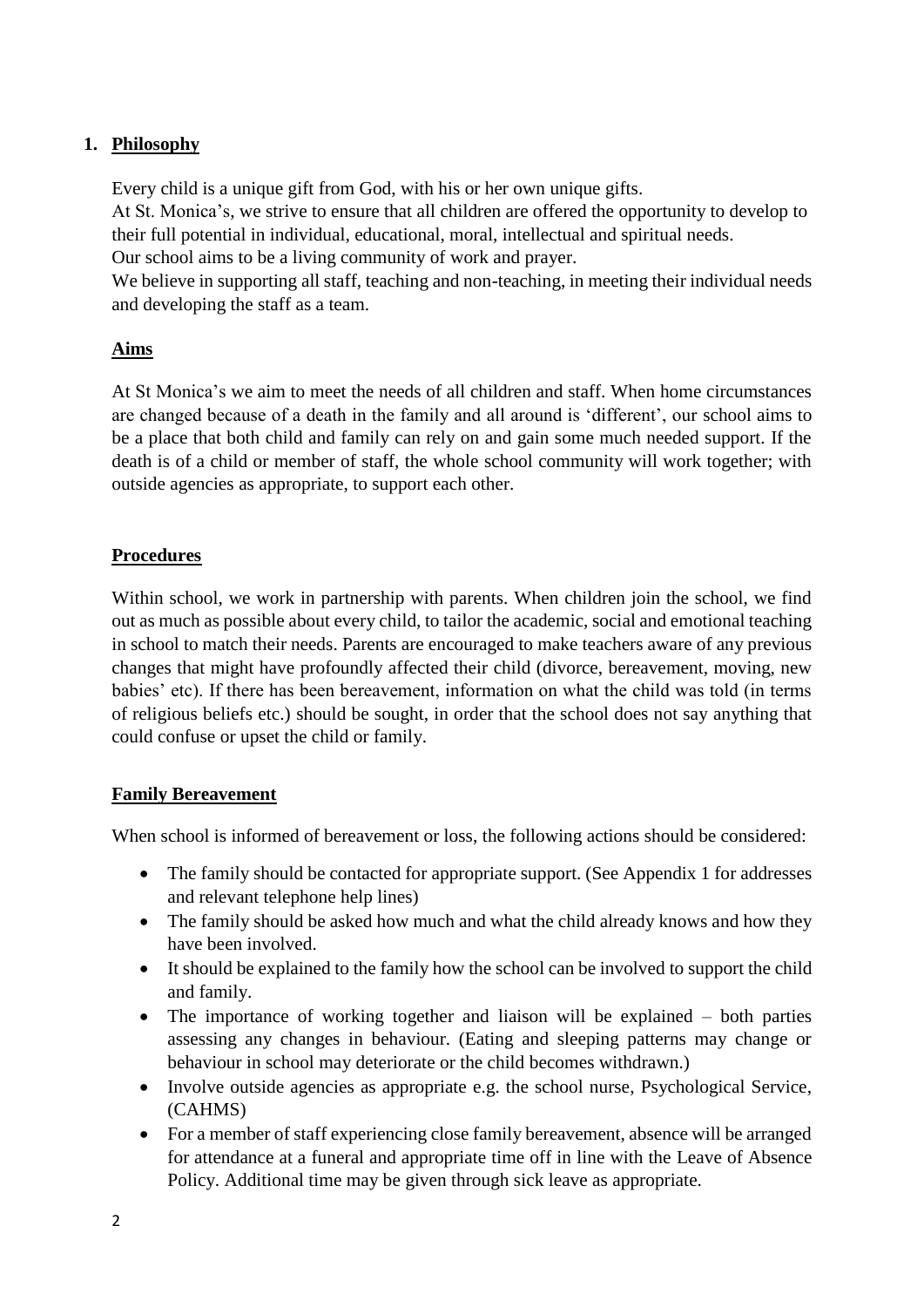# **Death of a child or member of staff**

When the school is informed of the death of a child or member of staff, the following action should be considered;

- Discussion should take place with the family and their wishes taken into account before decisions are taken on how and what to tell the children in school.
- Counselling should be available if necessary e.g. in cases of sudden or violent death.
- The school may be closed or as many people as possible released to attend a funeral or memorial services should it be appropriate and they wish to do so.
- Staff and children should be supported throughout the grieving period; anyone displaying signs of stress should be offered appropriate support.
- Pupils and staff may express a wish to attend or take part in the service but they should only do so with the agreement of the deceased's family or relatives' prior agreement, as well as the agreement of their own parents/carers.
- The class most affected might like to write down their thoughts and feelings; these could then be given to the bereaved family to assist in the planning of the service.
- After the service, staff and pupils should be encouraged to meet and express their thoughts and feelings as such services are important in the grieving process.

# **Terminally ill Pupils/Staff**

- In the event of a child or member of staff becoming terminally ill, their wishes and those of their parents/guardians/next-of-kin should always be respected.
- Should the child wish to attend school, the class teacher may need to inform the class of the child's condition.
- Occasionally, the child may wish to talk to their fellow classmates about their predicament themselves. Honesty about death and dying may be the best line of approach. Sometimes there is just no other way.

#### **Return to School (see Appendix 3)**

- For the bereaved child or member of staff, returning to school may be traumatic.
- Where there has been a close family bereavement, in most cases everyone (teaching, ancillary staff and pupils) should be made aware of the situation before the pupil returns (providing the parents/guardians of the bereaved pupil agree).
- Staff should show appropriate compassion and allow expression to those suffering grief.
- Teachers should try to foster an environment that is compassionate, yet disciplined.
- Family life at this traumatic time; can be particularly distressing, routines upset, relationships strained, the future uncertain. For this reason, school routines should be kept as normal as possible in order to provide a respite.
- Staff should be aware of anniversaries as this can spark a revival of feelings of bereavement.
- Staff might keep an eye on those particularly affected by the death of a close associate.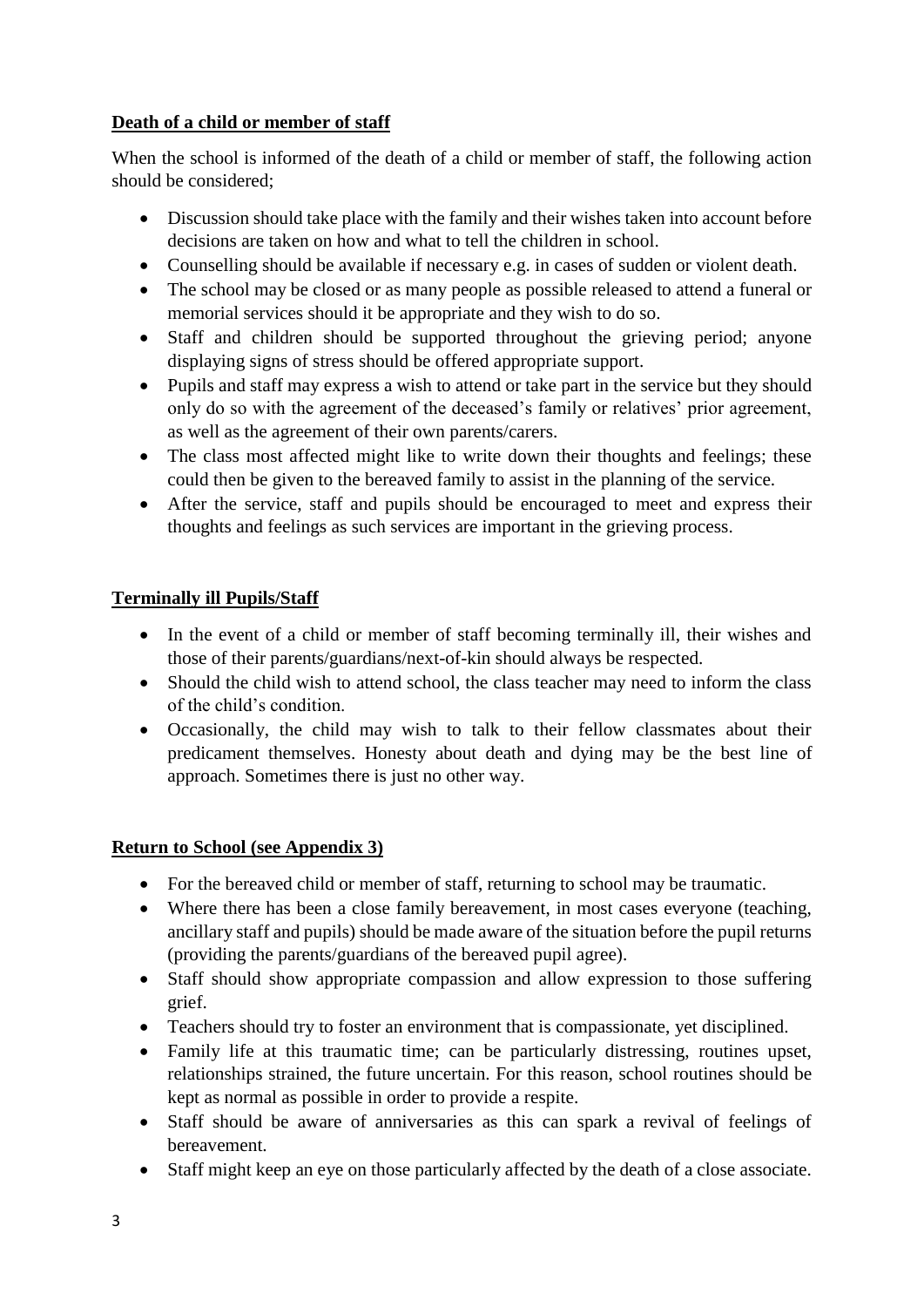## **Talking to the Bereaved Pupil**

- Try and be available to listen and support if possible, arrange a one-to-one session as soon as possible after the pupil returns to school
- Be calm and show them that you are listening and understanding by occasionally repeating what they have said and by acknowledging their emotions.
- $\bullet$  If people feel like crying, they should cry crying is not a sign of weakness, but often a sign of deep feeling.
- Beware of using platitudes eg "I know how you feel", (young people may feel offended that you presume how they feel).

## **Do**

- Let the child know that you genuinely care
- Make time to be available and listen
- Accept all that the child is saying
- Allow them to express their feelings their way
- Let them know their feelings are normal
- Let them know that it is OK to cry
- Talk honestly and share your feelings
- Be honest
- Have eye contact
- Have appropriate physical contact
- Let them know that it is not their fault
- Be aware of the home situation

# **Don't**

- $\bullet$  Stop the child talking
- Tell them how they should or should not feel
- Avoid contact
- Change the subject
- Deny your pain and feelings
- Point out things for which they should be grateful
- Be frightened of sharing your own feelings

#### **Resources**

It often helps to raise difficult concepts with the children through stories. Suitable books are listed in the Appendix 2.

At St Monica's Catholic Primary School we place value on: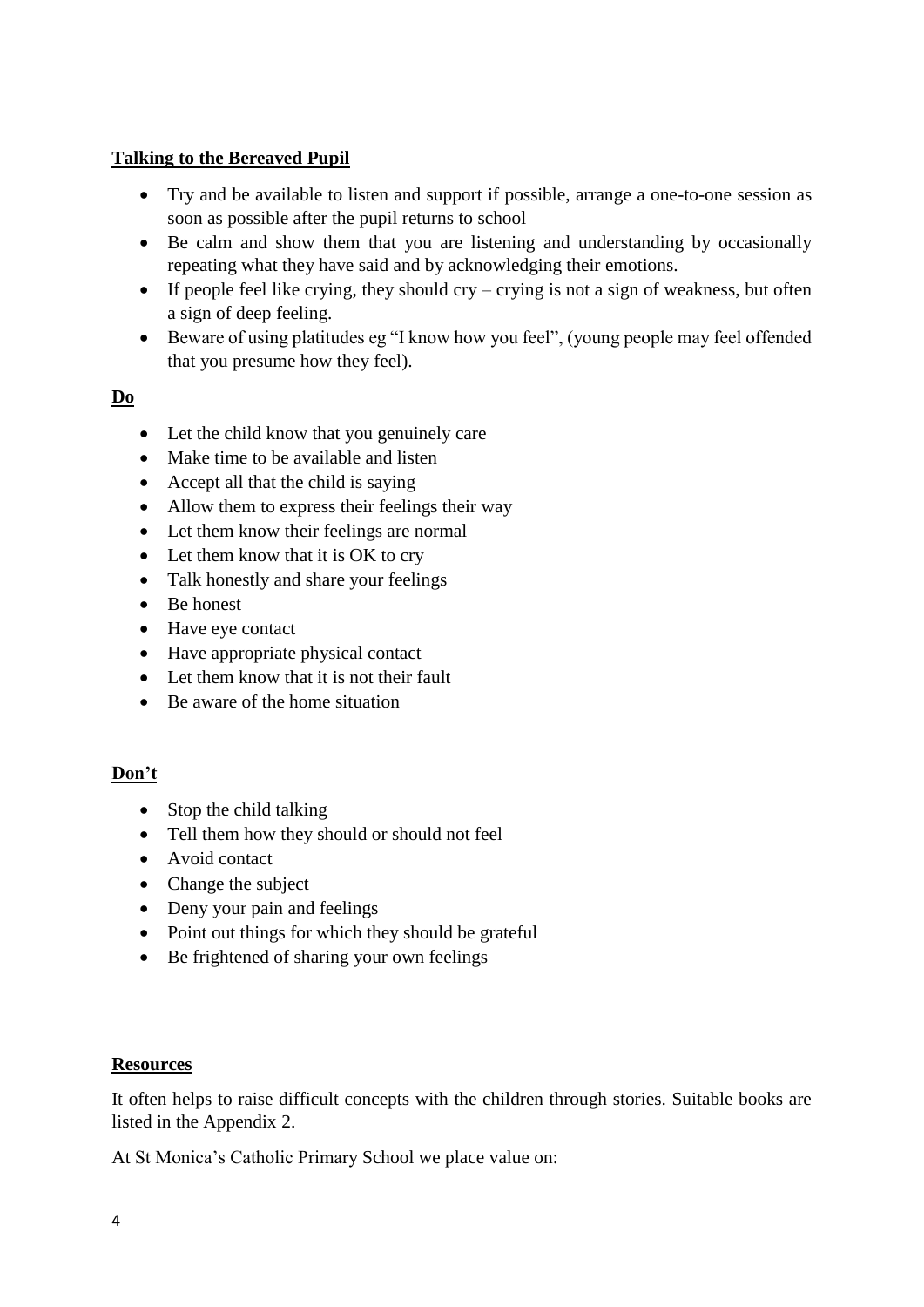#### B **Bereavement support**

Bereaved children are entitled to receive the support they need.

#### E **Expressing feelings and thoughts**

Bereaved children should feel comfortable expressing all feelings and thoughts associated with grief, such as anger, sadness, guilt and anxiety and to be helped to find appropriate ways to do this.

#### R **Remembering the person who has died**

Bereaved children have a right to remember the person who has died for the rest of their lives if they wish to do so. This may involve re-living memories (both the good and the difficult) so that the person becomes a comfortable part of the child's continuing life story.

#### E **Education and information**

Bereaved children are entitled to receive answers to their questions and information that clearly explains what has happened, why it has happened and what will happen next.

#### A **Appropriate and positive response from our school**

Bereaved children can benefit from receiving help and understanding from their teachers and peers.

#### V **Voicing important decisions**

Bereaved children should be asked if they wish to be involved in important decisions that have an impact on their lives (such as planning the funeral and remembering anniversaries).

#### E **Everyone being involved**

Bereaved children should receive support which includes their parent(s) or carers and siblings and which respects each child's confidentiality.

#### M **Meeting others**

Bereaved children can benefit from the opportunity to meet other children who have had similar experiences.

#### E **Established routines**

Bereaved children should be able to choose to continue previously enjoyed activities and interests.

#### N **No to blame**

Bereaved children should be helped to understand they are not responsible and not to blame for the death.

#### T **Telling their story**

Bereaved children have a right to tell their story in a variety of ways and for those stories to be heard, read or seen by those important to them.

#### **Review**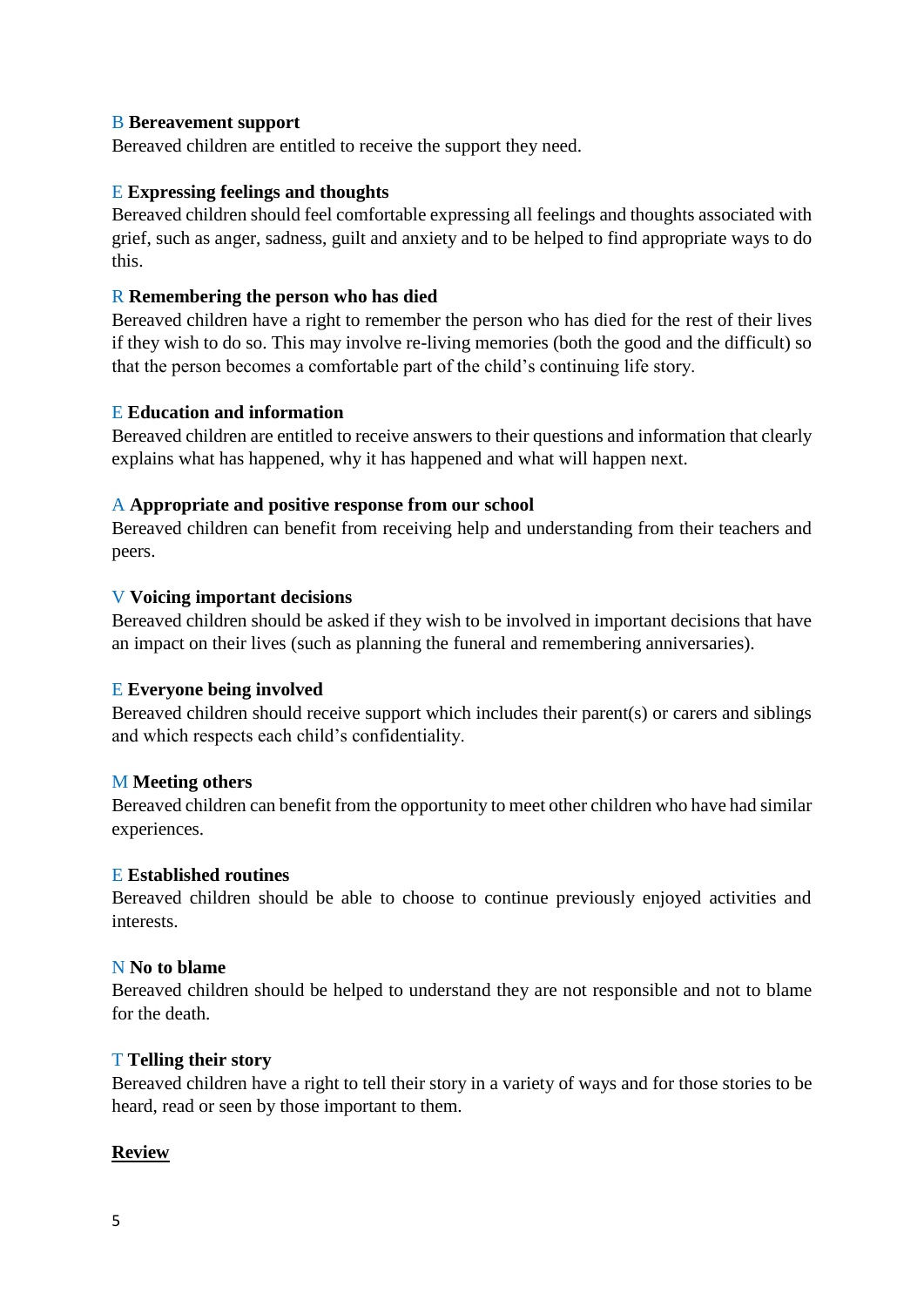This policy provides a framework within which to carry out carefully planned and considered bereavement support. Effectively implemented the policy will underpin our values and ethos.

# **Appendices**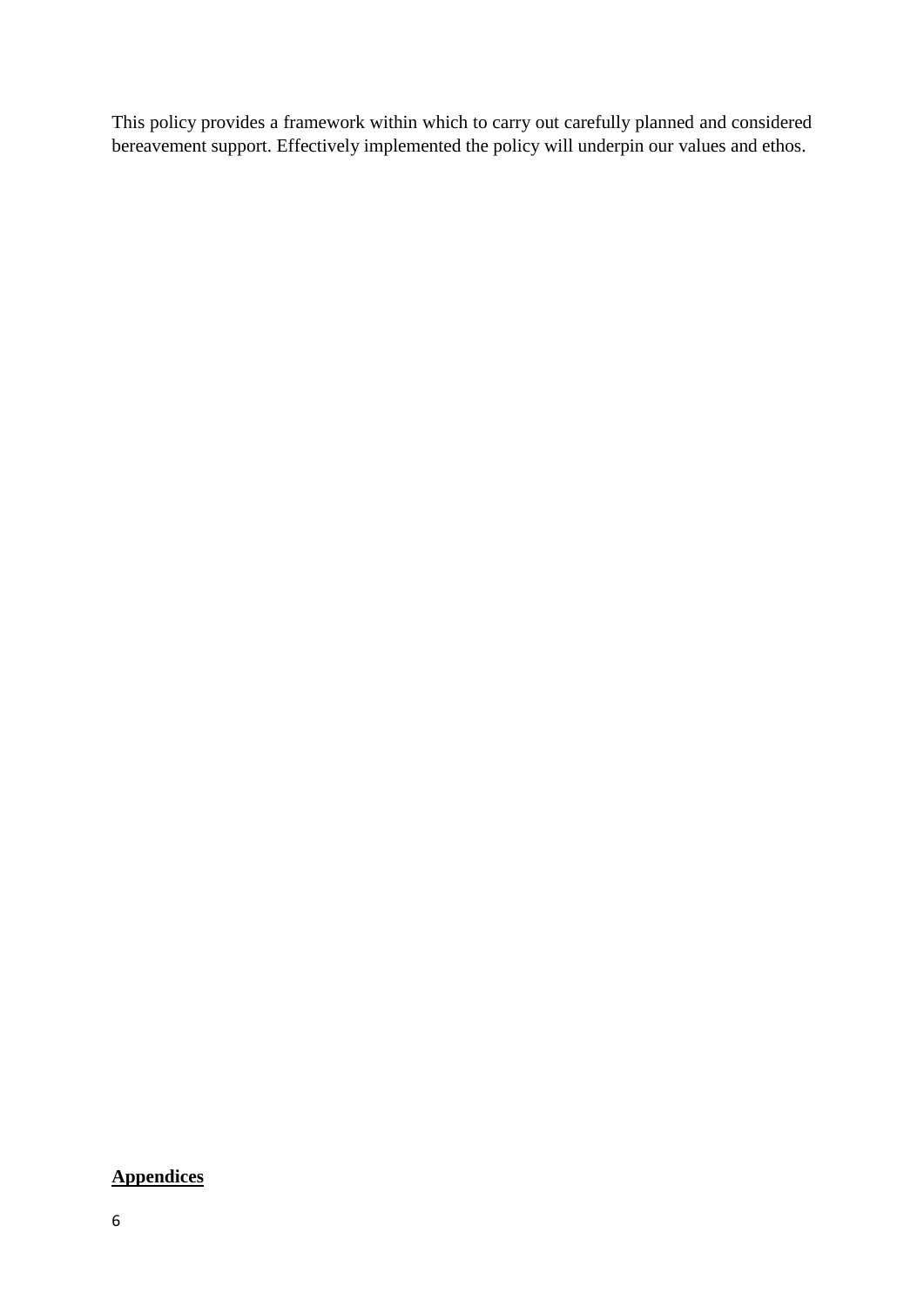# **Appendix 1**

*Useful Websites for dealing with loss and bereavement in the school community:* [www.winstonswish.org.uk](http://www.winstonswish.org.uk/) [www.childbereavement.org.uk](http://www.childbereavement.org.uk/) [www.mind.org.uk](http://www.mind.org.uk/) <https://www.mariecurie.org.uk/help/bereaved-family-friends/supporting-grieving-child> <http://www.bereavementservicemk.org.uk/> <https://www.harrysrainbow.co.uk/> <http://childbereavementuk.org/for-families/support/milton-keynes/>

*Useful Websites about the developmental stages of understanding death:* <http://www.cruse.org.uk/Children/children-understanding-death> <https://www.vitas.com/resources/grief-and-bereavement/child-development-stages> <http://www.griefspeaks.com/id28.html>

# *Useful telephone numbers and addresses:*

Winston's Wish Family Line - 0845 2030405 – national helpline offering guidance, information and support to anyone caring for a bereaved child, including professionals and family members

Childhood Bereavement Network - 020 7843 6309 – a network of child bereavement services CRUSE Bereavement Care (0870) 167 1677 [www.crusebereavementcare.org.uk](http://www.crusebereavementcare.org.uk/)

#### **Appendix 2**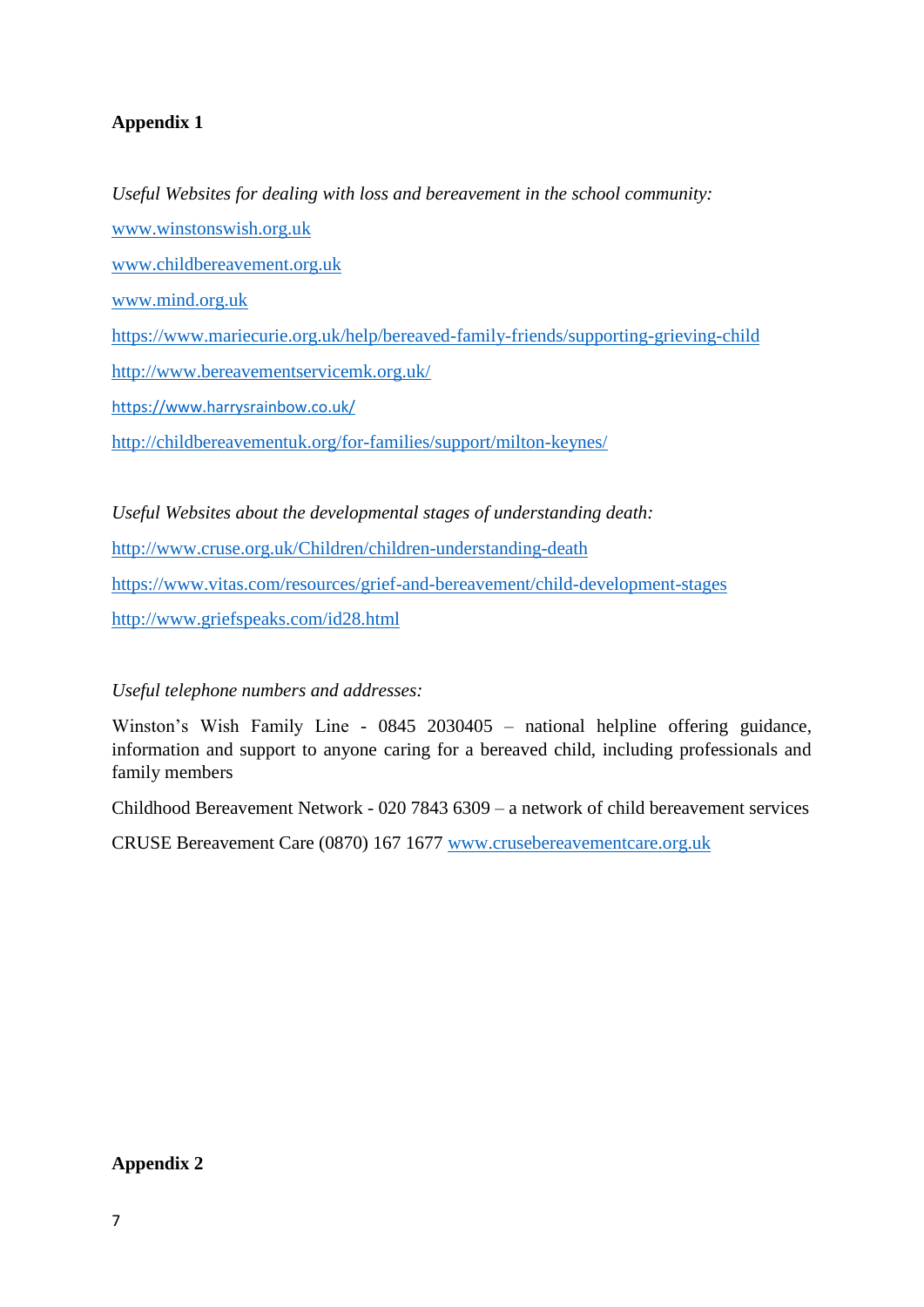#### *Books dealing with death and loss*

- Beyond the Rough Rock Supporting a Child who has been Bereaved through Suicide - Julie Stokes, Diana Crossley
- As Big As It Gets Supporting a Child when Someone in their Family is Seriously Ill Julie Stokes, Diana Crossley
- The Secret C Straight Talking about Cancer Julie Stokes, Diana Crossley
- I Miss You First Look at Death Pat Thomson

#### *Storybooks available in school*

- Granpa- John Burningham
- Always and Forever Alan Durant
- The Huge Bag of Worries Virginia Ironside
- What on Earth Do you Do When Someone Dies? Trevor Romain
- Badger's Parting Gifts- Susan Varley
- Saying Goodbye to Daddy Judith Vigna
- Waterbugs and Dragonflies Explaining Death to Young Children
- Missing mummy Rebecca Cobb
- When someone very special dies.
- The worry monster.
- Michael Rosen's Sad book.
- When people die Teresa Dcaccia

#### **Appendix 3**